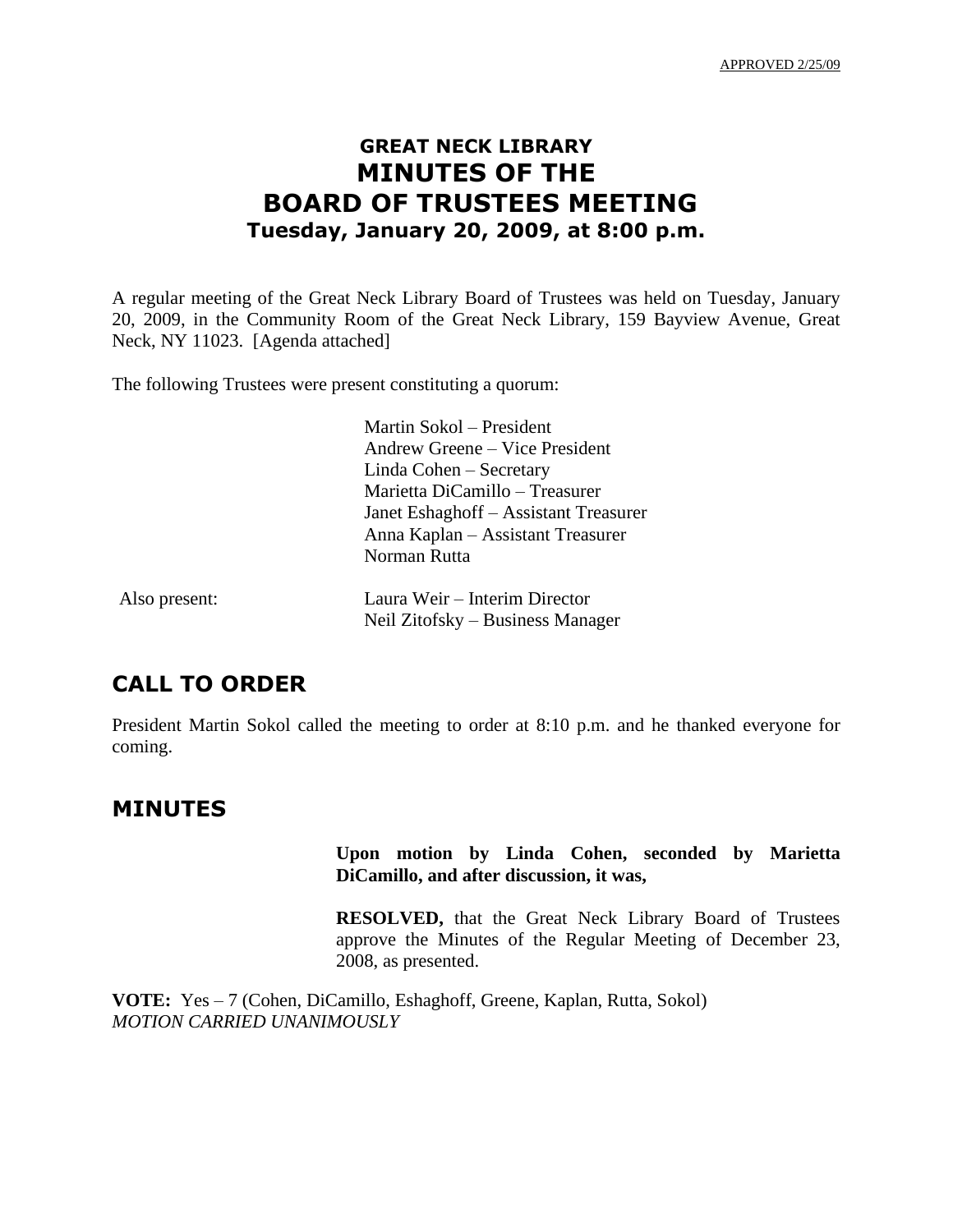# **TREASURER'S REPORT – PERSONNEL REPORT**

During the month of December 2008, revenue received was \$1,007,521. Total expenses were \$836,098.

 $\_$  ,  $\_$  ,  $\_$  ,  $\_$  ,  $\_$  ,  $\_$  ,  $\_$  ,  $\_$  ,  $\_$  ,  $\_$  ,  $\_$  ,  $\_$  ,  $\_$  ,  $\_$  ,  $\_$  ,  $\_$  ,  $\_$  ,  $\_$  ,  $\_$  ,  $\_$  ,  $\_$  ,  $\_$  ,  $\_$  ,  $\_$  ,  $\_$  ,  $\_$  ,  $\_$  ,  $\_$  ,  $\_$  ,  $\_$  ,  $\_$  ,  $\_$  ,  $\_$  ,  $\_$  ,  $\_$  ,  $\_$  ,  $\_$  ,

At the close of business, December 31, 2008, total unadjusted operating fund holdings were \$1,658,410. Of these funds, \$1,655,630 was on deposit at HSBC and Chase Bank, and \$2,780 was on hand in Petty Cash funds at Main and the Branches. This compares to a December 31 2007, balance of \$1,986,985.

Additionally, the unadjusted cash balance of the Main Building and Special Services fund was \$1,557,595; the Automated Library fund was \$161,777; the Restricted Gift fund was \$388,111; the Branch and Special Services fund was \$164,193. These funds totaled \$2,271,675 on December 31, 2008. The December 31, 2007, total was \$1,812,579.

### **Upon motion by Marietta DiCamillo, seconded by Linda Cohen, and after discussion, it was,**

**RESOLVED,** that the Great Neck Library Board of Trustees accept the January 20, 2009, Treasurer's Report with the Personnel Changes of December 19, 2008, through January 16, 2009.

**VOTE:** Yes – 7 (Cohen, DiCamillo, Eshaghoff, Greene, Kaplan, Rutta, Sokol) *MOTION CARRIED UNANIMOUSLY*

#### **Upon motion by Marietta DiCamillo, seconded by Linda Cohen, and after discussion, it was,**

**RESOLVED,** that the Great Neck Library Board of Trustees authorize the Treasurer, who has reviewed all checks and supporting documentation, to pay the persons named in the Warrant dated December 19, 2008, through January 16, 2009, Paid Checks numbered 0026626 through 0026632, 0026685 through 0026692, and 38371 through 38382, and To-Be-Paid Checks numbered 38383 through 38534, the sums set against their respective names, amounting in the aggregate to \$327,484.77.

**VOTE:** Yes – 7 (Cohen, DiCamillo, Eshaghoff, Greene, Kaplan, Rutta, Sokol) *MOTION CARRIED UNANIMOUSLY*

### **Upon motion by Marietta DiCamillo, seconded by Linda Cohen, and after discussion, it was,**

**RESOLVED,** that the Great Neck Library Board of Trustees accept the Payroll Warrants for pay dates December 4, December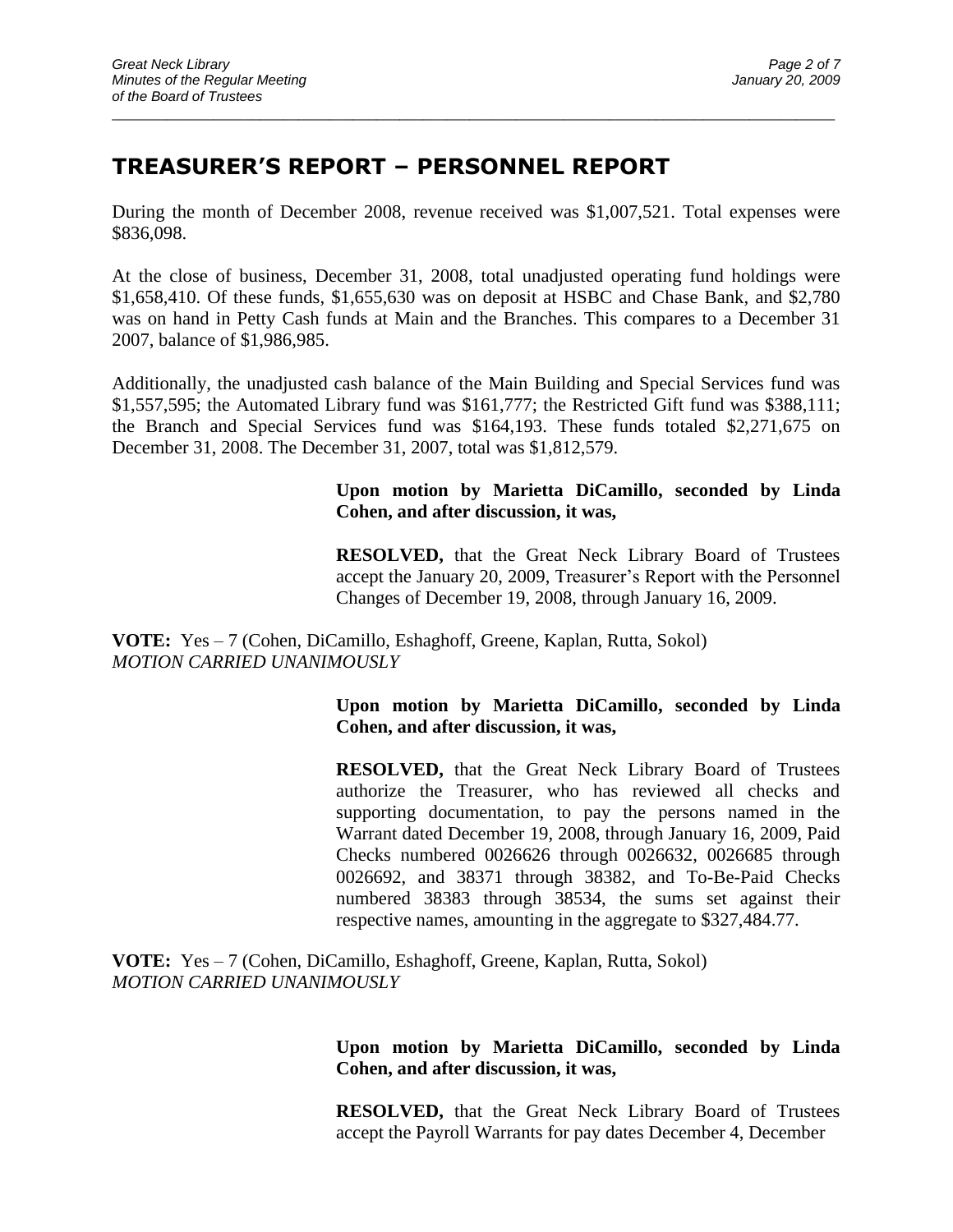18 and December 31, 2008, which have been reviewed by the Treasurer, in the amounts of \$167,028.26, \$171,057.84 and \$178,552 respectively, for a total of \$516,638.10.

**VOTE:** Yes – 7 (Cohen, DiCamillo, Eshaghoff, Greene, Kaplan, Rutta, Sokol) *MOTION CARRIED UNANIMOUSLY*

 $\_$  ,  $\_$  ,  $\_$  ,  $\_$  ,  $\_$  ,  $\_$  ,  $\_$  ,  $\_$  ,  $\_$  ,  $\_$  ,  $\_$  ,  $\_$  ,  $\_$  ,  $\_$  ,  $\_$  ,  $\_$  ,  $\_$  ,  $\_$  ,  $\_$  ,  $\_$  ,  $\_$  ,  $\_$  ,  $\_$  ,  $\_$  ,  $\_$  ,  $\_$  ,  $\_$  ,  $\_$  ,  $\_$  ,  $\_$  ,  $\_$  ,  $\_$  ,  $\_$  ,  $\_$  ,  $\_$  ,  $\_$  ,  $\_$  ,

## **REPORTS**

## **Interim Director**

Below is the text of the report presented by the Interim Director, Laura Weir:

#### Buildings and Grounds

On Monday, January 12, 2009, George Malcolm, Head of Maintenance, arrived to find the Main Building without heat. SavMor Mechanical arrived quickly to diagnose the problem. Parts had to be procured from farther out on Long Island. Meanwhile, the library staff was working under extremely cold conditions. The repair was expected to take some time, and reheating the building would take hours. Business Manager Neil Zitofsky decided to close the building at 1:00 p.m. Messages were left for registered participants in Tuesday's children's programs to call before coming in the next day. Registration for a Jr. Levels program was postponed until the next day and a message stating such was left on the switchboard answering machine. The boiler was repaired and working again at about 6:30 p.m. the same day. The three library branches remained open their regular hours during the emergency. Station Branch, open until 9:00 p.m. that evening, was busier than usual. Kathleen Cotter, Branch Head, worked that evening and noted that many more children than usual visited the branch. Computer use was at a premium as well.

RFPs were sent out to 11 construction management companies on Friday, December 26, 2008. I have received telephone calls from two of the firms requesting a walk through of the building.

Upcoming Meetings

The Annual Re-Organization Meeting of the Library Board will take place on Tuesday, January 27, 2009 at 8:00 p.m.

*Public Comments: Josie Pizer*

# **OLD BUSINESS**

## **Violence in the Workplace – 2nd Reading**

This is the second reading of the Harassment policy as outlined by the Library's airing policy. Below is the text of proposed Harassment Policy that the Policy/Bylaws Committee is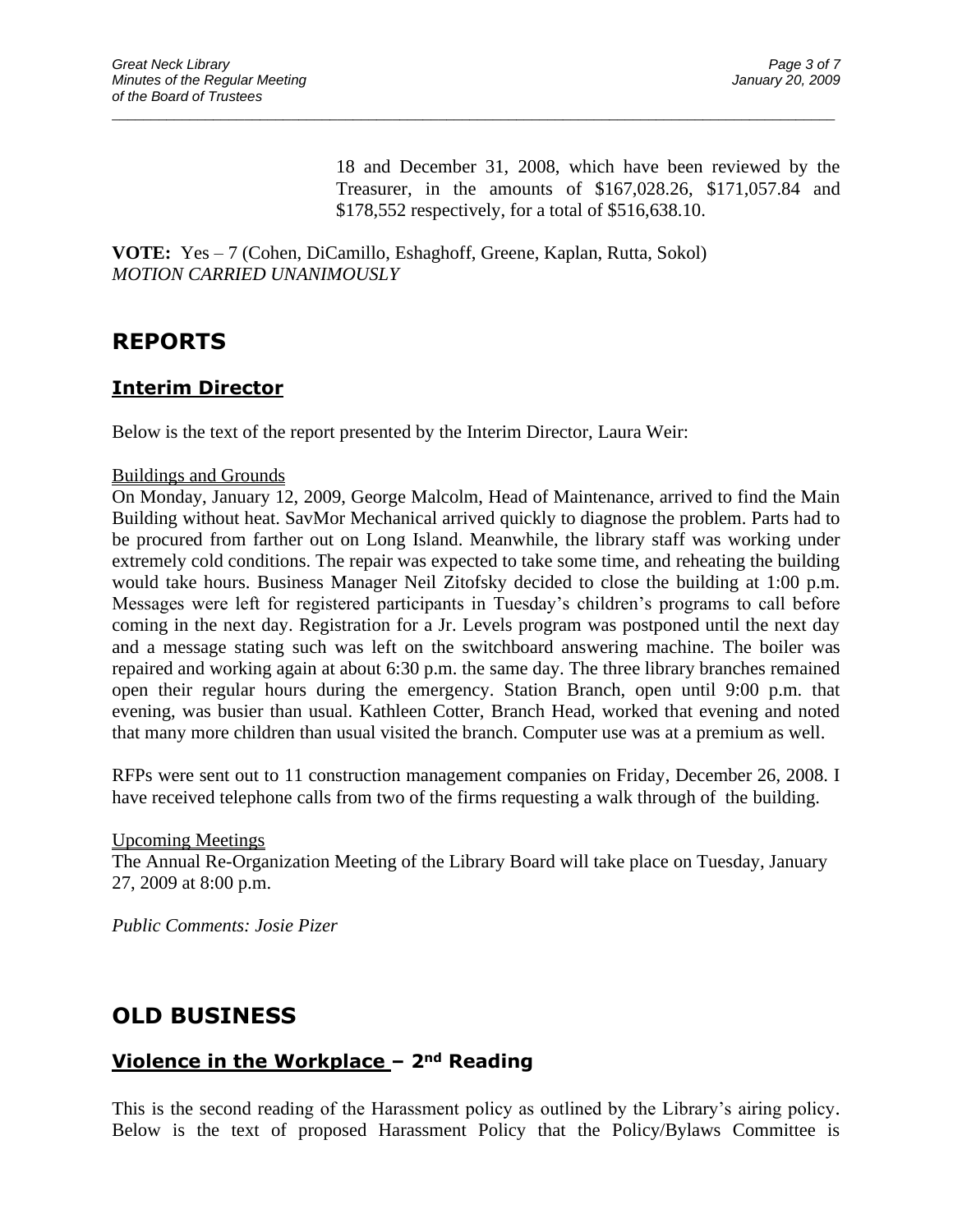recommending for adoption, which was read by Trustee Linda Cohen, Chair of the Policy Committee:

 $\_$  ,  $\_$  ,  $\_$  ,  $\_$  ,  $\_$  ,  $\_$  ,  $\_$  ,  $\_$  ,  $\_$  ,  $\_$  ,  $\_$  ,  $\_$  ,  $\_$  ,  $\_$  ,  $\_$  ,  $\_$  ,  $\_$  ,  $\_$  ,  $\_$  ,  $\_$  ,  $\_$  ,  $\_$  ,  $\_$  ,  $\_$  ,  $\_$  ,  $\_$  ,  $\_$  ,  $\_$  ,  $\_$  ,  $\_$  ,  $\_$  ,  $\_$  ,  $\_$  ,  $\_$  ,  $\_$  ,  $\_$  ,  $\_$  ,

The Great Neck Library is committed to providing a safe and secure environment that promotes respect, dignity and equality for all members of the Library community. For the purposes of this policy, the term "harassment" shall refer to any written, verbal, or electronic communication or physical act which intimidates, threatens or harms another.

Harassment is detrimental to the library environment. It interferes with the mission of the Library and disrupts its operations. Such behavior affects not only the patrons or the employees who are the targets but also those individuals who participate in and witness such acts.

To this end, all forms of harassment are strictly prohibited in library facilities, on library grounds and at all library-sponsored activities, programs and events.

In order for this policy to be effectively enforced and for prompt corrective measures to be taken, it is essential that all victims and persons with knowledge of harassment report such behavior immediately to the Director. The Director will promptly investigate all complaints, formal or informal, verbal or written. To the extent possible, all complaints will be treated in a confidential manner. However, limited disclosure may be necessary to complete a thorough investigation and to take suitable action.

If, after appropriate investigation, the Director finds that a patron has violated this policy, prompt corrective action will be taken. If the Director finds that an employee has violated this policy, prompt corrective and/or disciplinary action will be taken.

All complainants and those who participate in the investigation of a complaint shall be free from retaliation of any kind.

*Public Comments: Emanuel Kline*

## **NEW BUSINESS**

## **Staff Association Memorandum Agreement**

### **Upon motion by Andrew Greene and seconded by Marietta DiCamillo and after discussion, it was,**

**RESOLVED,** that the Great Neck Library Board of Trustees ratify the Memorandum Agreement by and between the Great Neck Library Staff Association and the Great Neck Library dated January 13, 2009.

Modification of terms of the existing contract is as follows: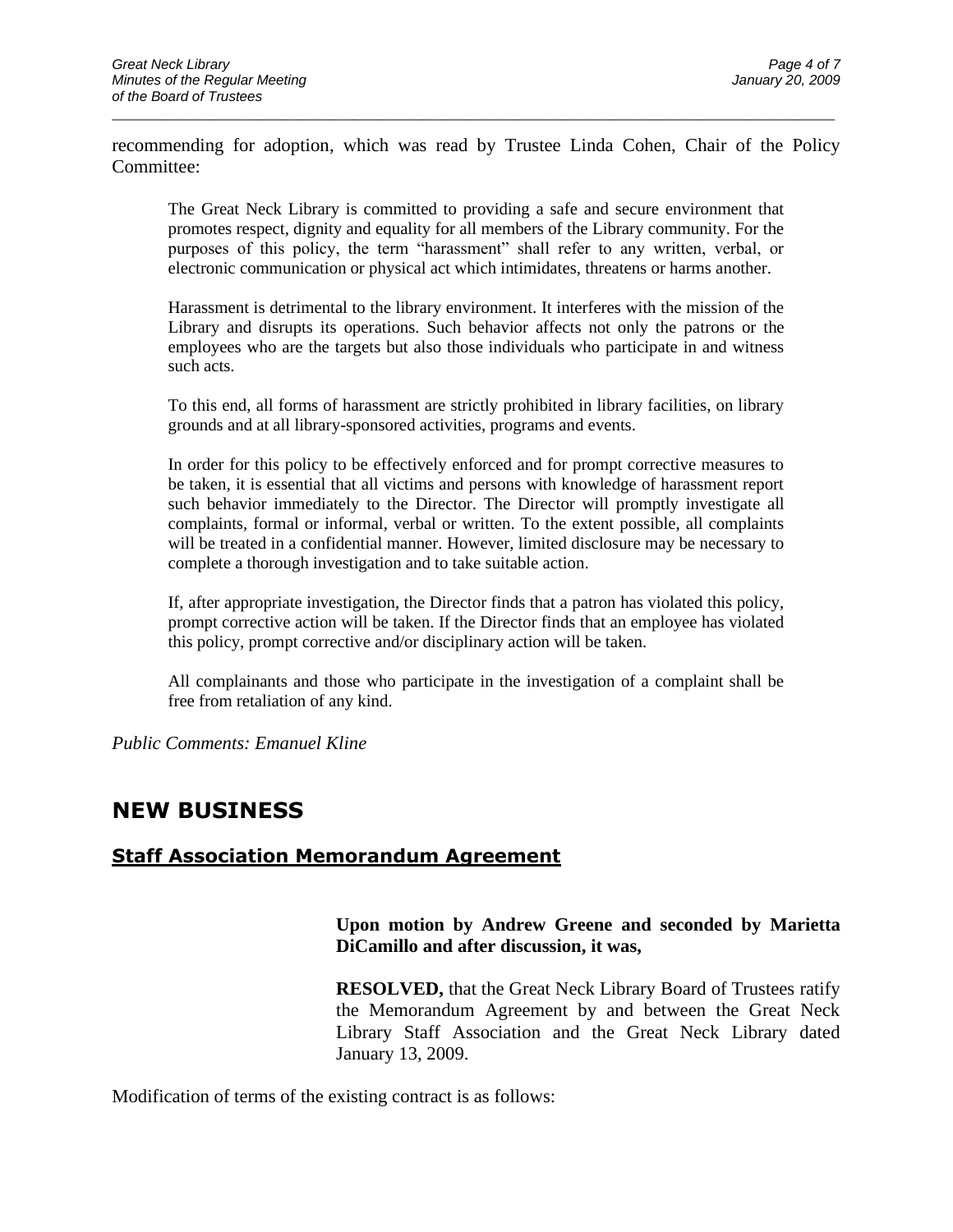• The collective bargaining agreement expiring December 31, 2008, is to be extended through December 31, 2011.

 $\_$  ,  $\_$  ,  $\_$  ,  $\_$  ,  $\_$  ,  $\_$  ,  $\_$  ,  $\_$  ,  $\_$  ,  $\_$  ,  $\_$  ,  $\_$  ,  $\_$  ,  $\_$  ,  $\_$  ,  $\_$  ,  $\_$  ,  $\_$  ,  $\_$  ,  $\_$  ,  $\_$  ,  $\_$  ,  $\_$  ,  $\_$  ,  $\_$  ,  $\_$  ,  $\_$  ,  $\_$  ,  $\_$  ,  $\_$  ,  $\_$  ,  $\_$  ,  $\_$  ,  $\_$  ,  $\_$  ,  $\_$  ,  $\_$  ,

- 3% salary increase with maximum salary ranges as of January 1, 2009, January 1, 2010 and January 1, 2011. New employees hired will receive during 2009 the 2008 salaries as set forth in the 2005-2008 agreement. During the year 2010 such employees will be paid at the 2009 salary rates and during the year 2011 will be paid at the 2010 salary rates.
- All Great Neck Library locations will be open on Yom Kippur Eve until 5:00 p.m. Employees working from  $1:00 - 5:00$  p.m. [those were the hours that staff previously did not work as the Library closed at 1:00 p.m.] will be compensated at the Sunday rate. Those who would have normally worked beyond 5:00 p.m. that day will be paid straight time for those additional hours lost due to library closure. Those choosing to leave at 1:00 p.m. will be paid straight time for the hours remaining on their schedule.
- The Library will contribute \$30 monthly towards fulltime employee dental premium.
- Maintenance staff who work on Sundays will receive overtime pay calculated on the basis of a 35-hour week in the same manner as other non-maintenance staff.
- A new longevity stipend of \$500 after completing 10 years of employment.

Trustee Eshaghoff pointed out that there is a typographical error on the second to last line of the second paragraph of the item numbered two. Delete the word "or" between Schedule B and the collective bargaining and replace with the word "of".

#### *Public Comments: Marilyn Bliok, Josie Pizer*

**VOTE:** Yes **–** 7 (Cohen, DiCamillo**,** Eshaghoff, Greene, Kaplan, Rutta, Sokol) *MOTION CARRIED UNANIMOUSLY*

### **Computers in Libraries Conference**

#### **Upon motion by Norman Rutta and seconded by Marietta DiCamillo and after discussion, it was,**

**RESOLVED,** that the Great Neck Library Board of Trustees authorize the attendance of up to two staff members at the Computers in Libraries 2009 Annual Conference, March 30 through April 1, 2009, in Arlington, Virginia, at a cost not to exceed \$2,798 to be charged to the Travel/Conference line of the operating budget.

*Public Comments: Varda Solomon*

**VOTE:** Yes **–** 7 (Cohen, DiCamillo, Eshaghoff, Greene, Kaplan, Rutta, Sokol) *MOTION CARRIED UNANIMOUSLY*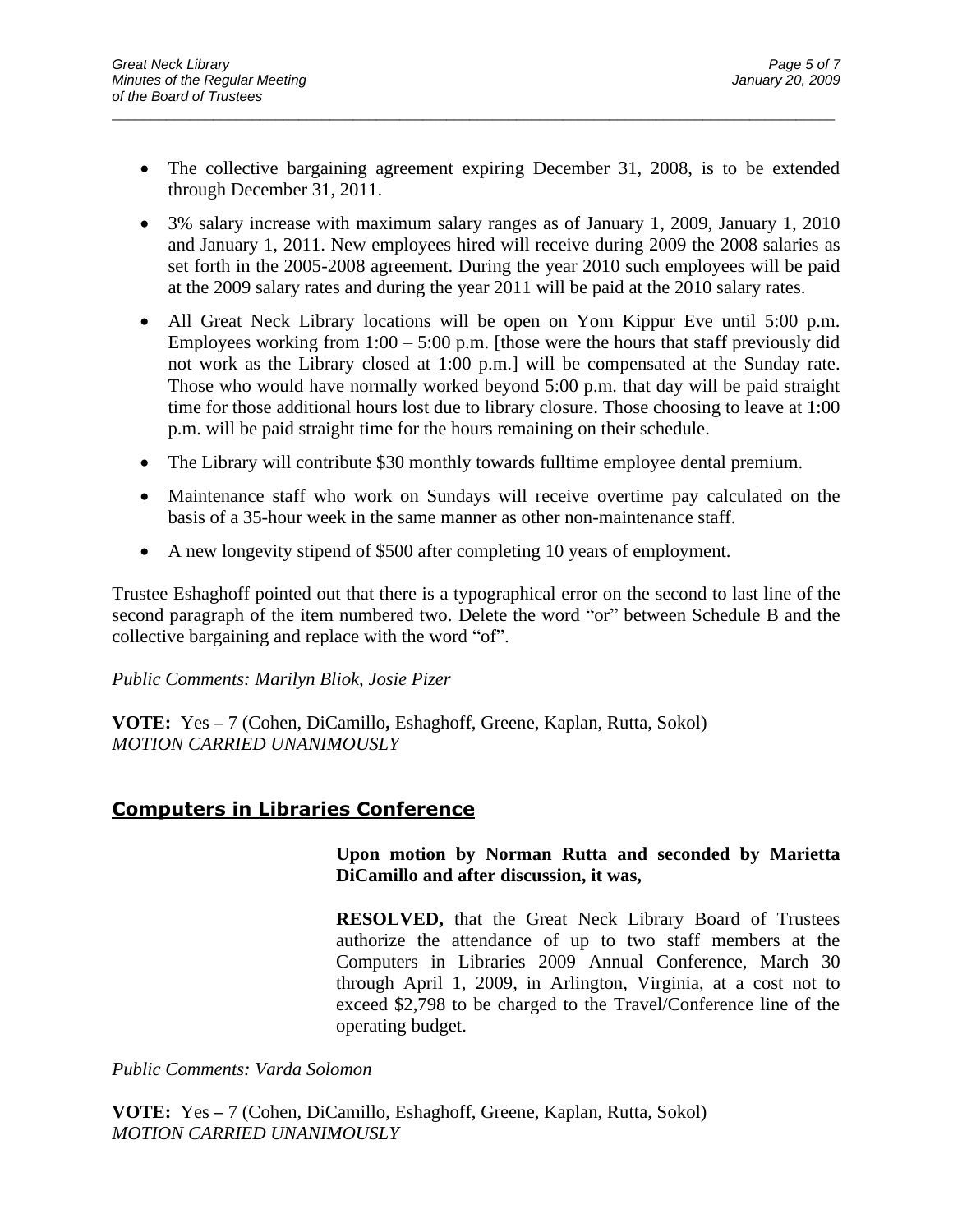## **Excess Equipment**

**Upon motion by Janet Eshaghoff and seconded by Linda Cohen and after discussion, it was,**

**RESOLVED,** that the Great Neck Library Board of Trustees declare the items listed on the appended schedule dated January 14, 2009, excessed and authorize the Interim Director to dispose of same in an appropriate manner.

Trustee DiCamillo requested from Business Manager an updated inventory list of all the equipment.

 $\_$  ,  $\_$  ,  $\_$  ,  $\_$  ,  $\_$  ,  $\_$  ,  $\_$  ,  $\_$  ,  $\_$  ,  $\_$  ,  $\_$  ,  $\_$  ,  $\_$  ,  $\_$  ,  $\_$  ,  $\_$  ,  $\_$  ,  $\_$  ,  $\_$  ,  $\_$  ,  $\_$  ,  $\_$  ,  $\_$  ,  $\_$  ,  $\_$  ,  $\_$  ,  $\_$  ,  $\_$  ,  $\_$  ,  $\_$  ,  $\_$  ,  $\_$  ,  $\_$  ,  $\_$  ,  $\_$  ,  $\_$  ,  $\_$  ,

Trustee Rutta asked that for future excessed equipment, that there be a line-by-line indication whether the item is non-functional (NF) or antiquated (A) so the Board knows why it is being excessed. He also asked where the old computers go if they are in working condition. He was told that the excessed computers went to refuse and some donated to organizations.

Business Manager suggested that the resolution perhaps could incorporate the method of disposal which he will discuss with the Computer Department Head.

*Public Comments: Varda Solomon*

**VOTE:** Yes **–** 7 (Cohen, DiCamillo, Eshaghoff, Greene, Kaplan, Rutta, Sokol) *MOTION CARRIED UNANIMOUSLY*

## **Records to Be Destroyed**

**Upon motion by Anna Kaplan and seconded by Linda Cohen and after discussion, it was,**

**RESOLVED,** that the Great Neck Library Board of Trustees authorize the destruction of the following records in accordance with the Record Retention Policy 400-30:

- Banking
	- 3.11 Cancelled Checks: Vendor checks 2001, 2002; Payroll checks 2001, 2002
- Budget 3.20 Budget preparation work papers 2003
- General Accounting
	- 3.43 Cash receipts register 2001, 2002
	- 3.47 Paid invoices 2001, 2002